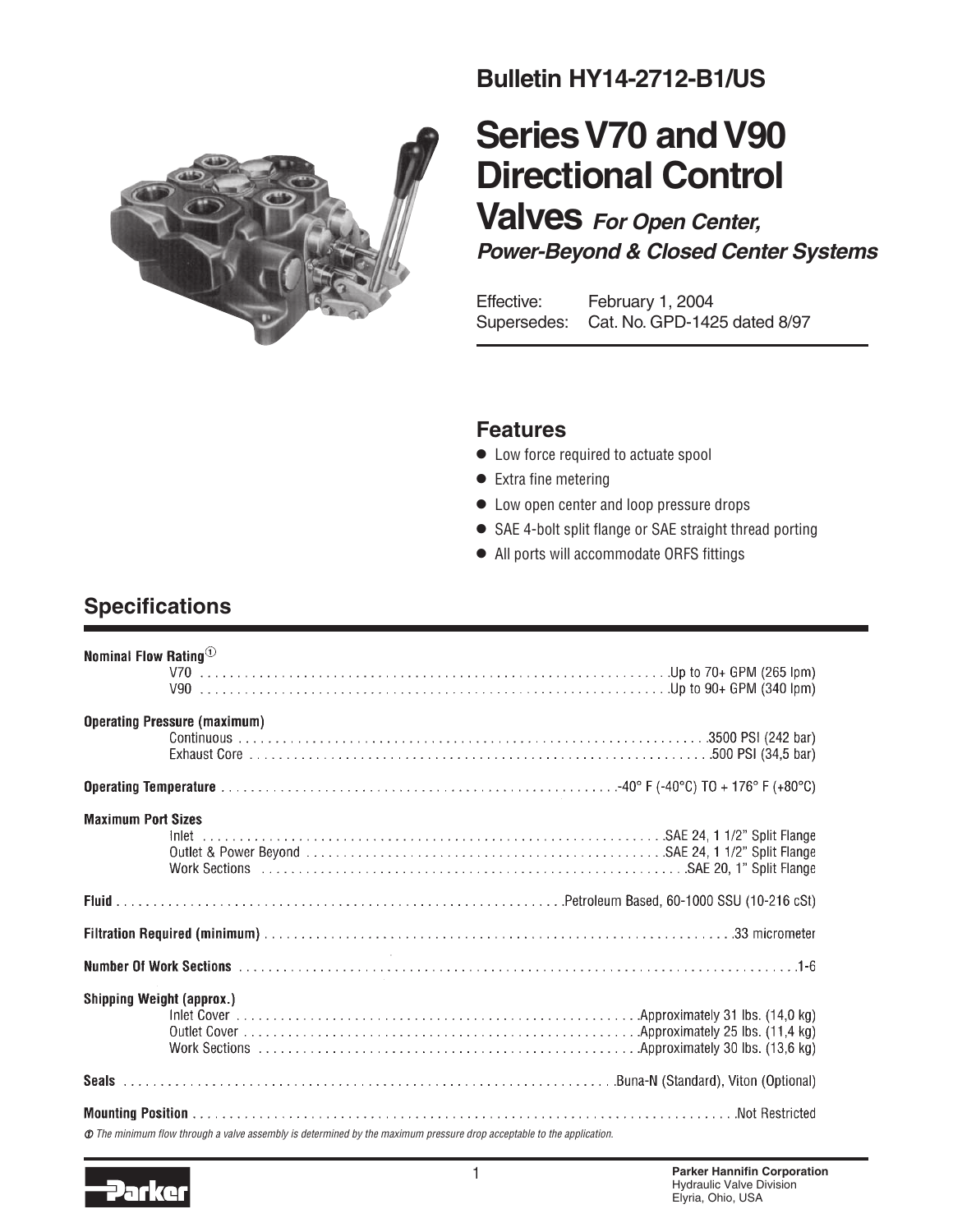## **DESCRIPTION**

The Model V90 was created by modifying V70 inlet, outlet and work section housings. Port openings and inner cores were enlarged to handle increased flows while maintaining low pressure drops.

In addition, V90 work sections have special spools to minimize the effects higher flows have on spool forces.

V70 and V90 housings cannot be intermixed in the same stack.

To differentiate V90 work sections and covers from their V70 counterparts, all V90 work sections and covers are identified with a round machining mark on top of each casting. (Identified with arrows in the illustration.)







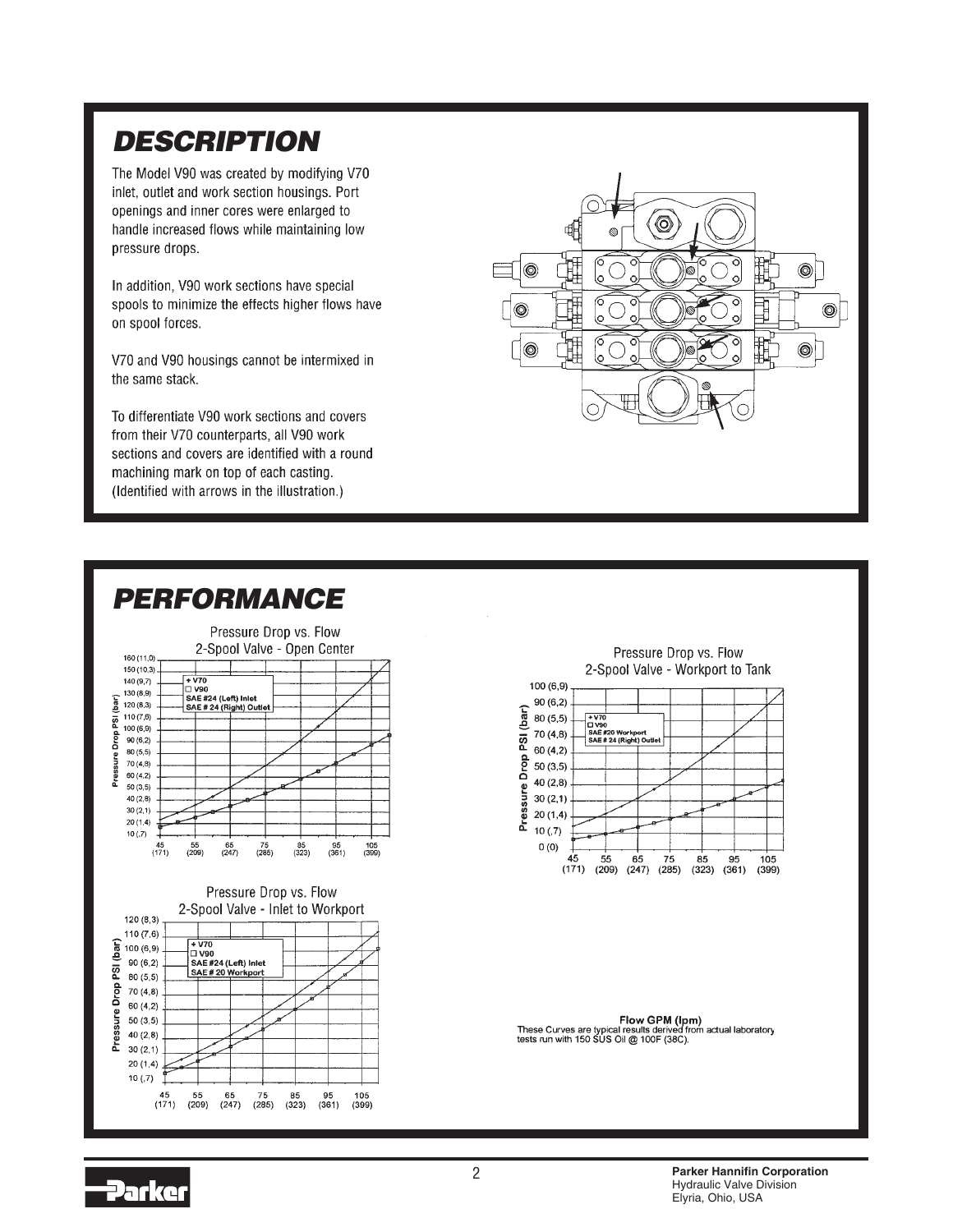### **INLET COVERS**

All V70/V90 inlet covers are available with top and or end ports, and top and or end outlet ports.

These inlet covers are also machined to accept the main relief cartridge.



#### **Inlet (Main) Relief Valves**

The primary function of the inlet (main) relief valve is to prevent excessive system pressures.

Model RP70 relief valve cartridges are available in adjustable (RP70A) or tamper resistant (RP70N) configurations, offering a pressure range of 500 PSI to 3500 PSI (34 to 242 bar). The relief setting at "crack pressure" or at "full flow" must be specified when ordering relief valve cartridges.

If an inlet relief valve is not required, the relief cavity (NR) plug must be installed.



RP70 Pilot-Operated Relief Valve Cartridge

#### **Low Pressure Regeneration**

The inlet cover may also be machined to accept a low pressure regeneration cartridge (LPR).

The LPR cartridge boosts the pressure in the exhaust core to enhance anti-cavitation valve performance. It is available for remote pilot control only. Maximum pilot pressure is 550 PSI (38 bar).

The LPR cartridge is installed in the top outlet port. The adjacent end outlet must be used (i.e. outlet cover turn around option).



**Low Pressure Regeneration Cartridge** 

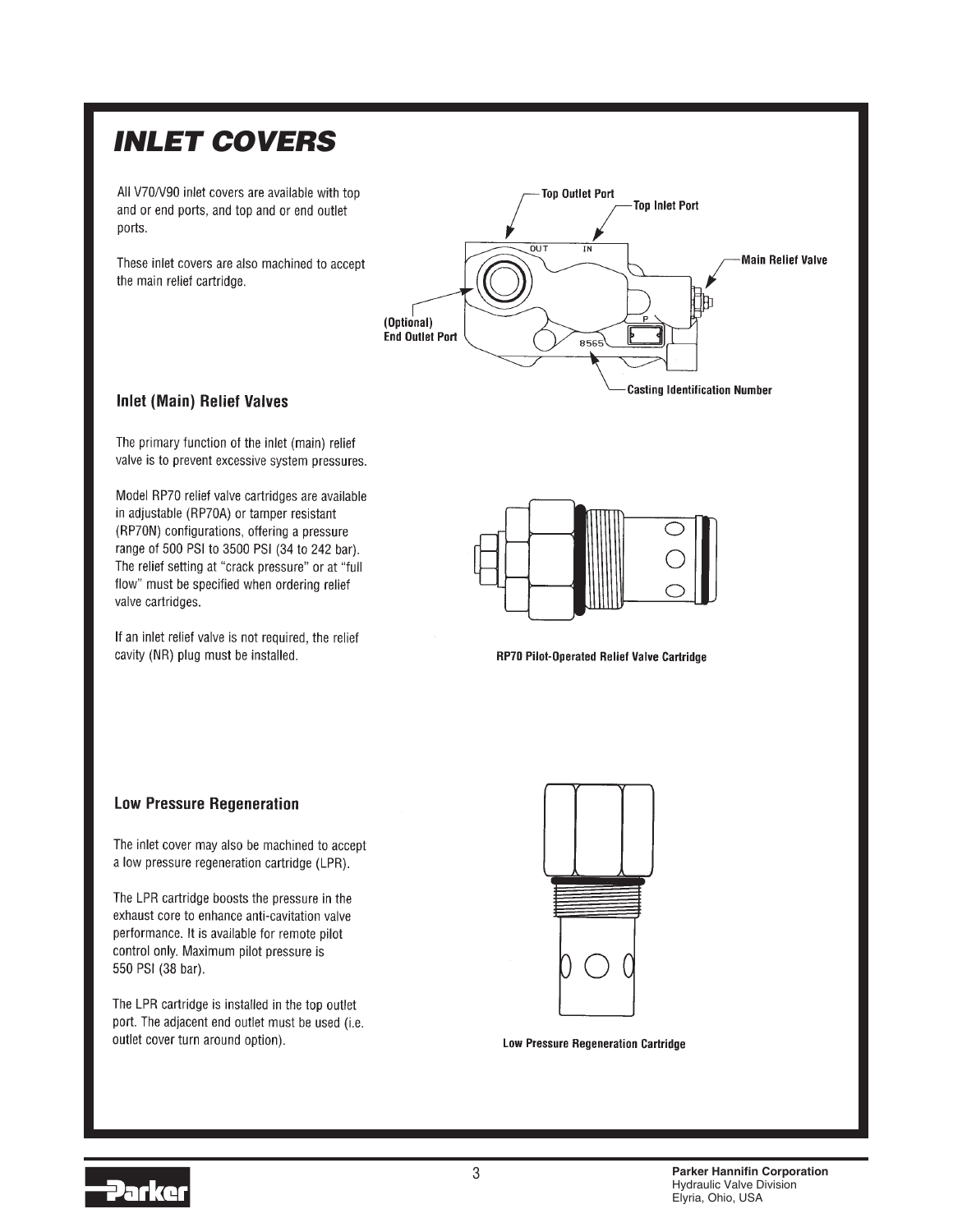## **OUTLET COVER**

All V70/V90 outlet (right end) covers are available with top and/or end outlet ports. Power beyond port is end port only.

#### **Outlet Cover Options**

A variety of options and combinations of port sizes are offered. These options enable the user to customize valve assemblies while minimizing external plumbing. In addition, four application variations are available.

- Open Center (Standard)  $\blacksquare$
- Turn Around Option (Optional)  $\blacksquare$
- Power Beyond (Optional)  $\blacksquare$
- Closed Center (Optional) ш

#### **Conversion Plug Port Location**

Conversion to power beyond and/or closed center requires the installation of a plug in the conversion port.

The conversion port is a threaded passage located below the top port on the outlet (right) cover.



#### **Turn Around Option**

For plumbing convenience, the outlet port may be located in the inlet (left) cover.

To convert the outlet (right) cover to turn around, simply plug both right outlet cover ports with SAE plugs. The exhausting oil may now be returned through the outlet port in the inlet (left) cover.

Note: Prior to plugging the end port, verify that the power beyond sleeve has been removed.

#### **Power Beyond Conversion**

To convert the outlet (right) cover to power beyond install the conversion plug.

The end port now becomes the power beyond source. Return oil must now exit the valve through the top port in the outlet cover or through the optional outlet ports located in the inlet cover.

#### **Closed Center Conversion**

To convert the outlet (right) cover to closed center, install the conversion plug and plug the end outlet port.

Return oil must now exit the valve through the top port in the outlet cover or through the optional outlet ports located in the inlet cover.



(Optional) End Outlet Port

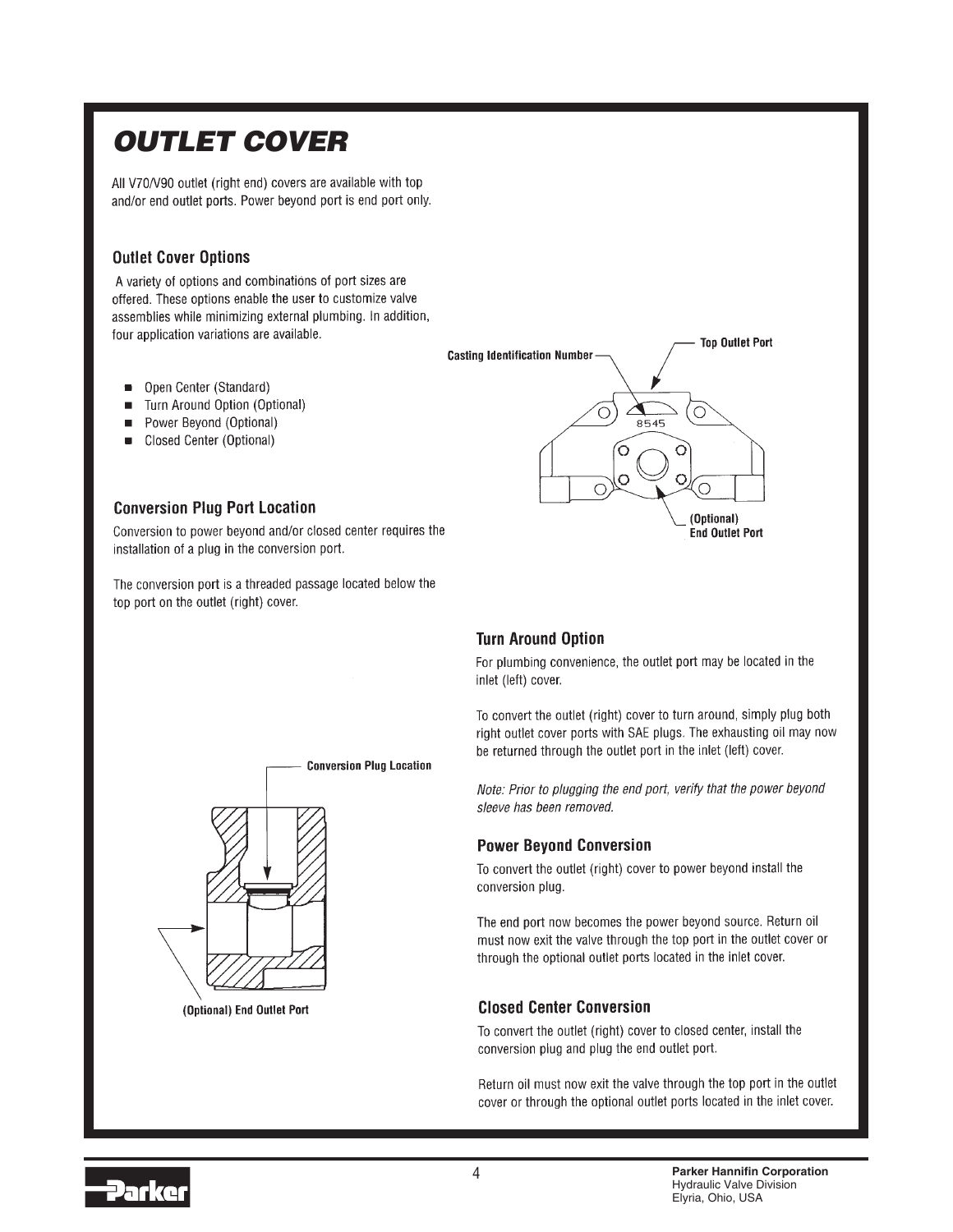## **WORK SECTIONS**

V70/V90 work sections are precisely machined from high tensile gray iron housings.

Valve spools may be manually, hydraulically, pneumatically or mechanically operated. All valve spools are select hone-fitted at the factory for minimum internal leakage and are not field replaceable.

Three basic types of work sections are available:

- Parallel Section (open or closed center, parallel circuit systems)
- Tandem Section (priority circuit systems)
- Regeneration Section (open or closed center, parallel circuit systems)



#### **Work Port Relief Options**

The primary function of a workport relief valve is to limit a part of a circuit to a pressure less than the main relief setting. Port relief valves will also provide spike protection while the valve is in neutral. The relief setting at 'crack' or 'full flow' must be specified when ordering.

#### **Model RP70 Relief Cartridges**

RP70 workport relief valve cartridges are available in adjustable (RP70A) and tamper resistant (RP70N) configurations, with pressure ranges from 500 PSI (34 bar) to 3500 PSI (242 bar).

#### **Model RP70-AC Relief Cartridges**

At times both a relief and an anti-cavitation check are required for the same workport. Both of these functions have been incorporated into RP70A-AC combination relief/anti-cavitation cartridges. They are available in adjustable (RP70A-AC) and tamper resistant (RP70N-AC) configurations, offering the same pressure ranges as RP70 relief cartridges.

#### **Model AC Anti-Cavitation Checks**

Model AC Anti-Cavitation Checks are used in the work section to prevent cylinder or motor cavitation. It allows the cavitating workport to refill from the exhaust core, supplementing pump flow.

#### **Handle Options**

The clevis (handle end) of the spool may be located at either the "A" port or "B" port end of the valve section. Unless otherwise specified, the handle end will be located at the "A" port end for all sections. The following options are available:

CVHA (complete vertical handle assembly) CHHA (complete horizontal handle assembly) LHO (less handle only) HBO (handle bracket only) LCHA (less complete handle assembly) Protective Spool Boot Assembly

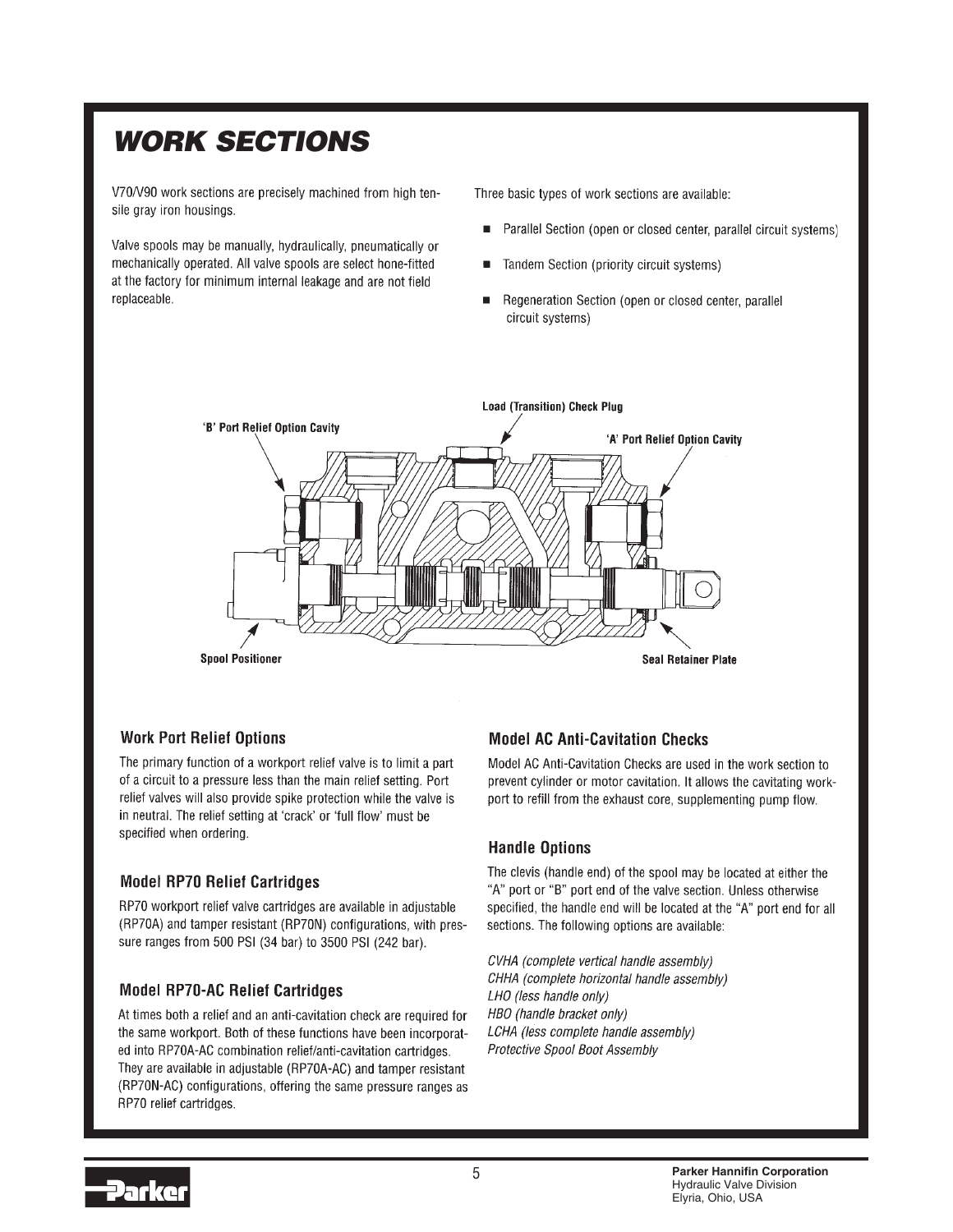### **SPOOL OPTIONS**

#### 4-Way Cylinder Spool

For control of double acting cylinders or reversible hydraulic motors where floating a cylinder or motor free-wheeling is not required. Both work ports are blocked in the neutral position.

#### 4-Way Free Flow Motor Spool

For control of double acting cylinders or reversible hydraulic motors. Because both work ports are open to tank in the neutral position, free flow spools will allow a motor to coast.

Warning: If you are using the free flow 'F4' spool configuration when installing a Model V70/90 directional control valve in a cylinder lift application, it must be used in conjunction with a load holding device. A load holding device will prevent the load from free falling when the spool is in the neutral position. A free falling load could cause serious property damage, bodily injury, or death if the holding device is not installed. Be sure to clear the work area prior to testing the cylinder lift application.



#### 3-Way Cylinder Spool

For control of single acting cylinders or starting and stopping nonreversible hydraulic motors where free-wheeling is not required. The work port is blocked in the neutral position.

#### 4-Way 4-Position Float Spool

This spool is the same as the 4-Way Cylinder spool, with the addition of a fourth "Float" position. It is spring-centered to neutral from the "A" and "B" power positions.

The fourth position is the detented "Float" position which allows a cylinder to float or a hydraulic motor to free wheel.

#### 4-Way 4-Position Regenerative Spool

This spool is the same as the 4-Way Cylinder spool, with the addition of a fourth "Regen" position. It is spring-centered to neutral from the "A" and "B" power positions.

The fourth position is the "Regen" position which opens both cylinder ports to power increasing the extension speed of large bore cylinders.

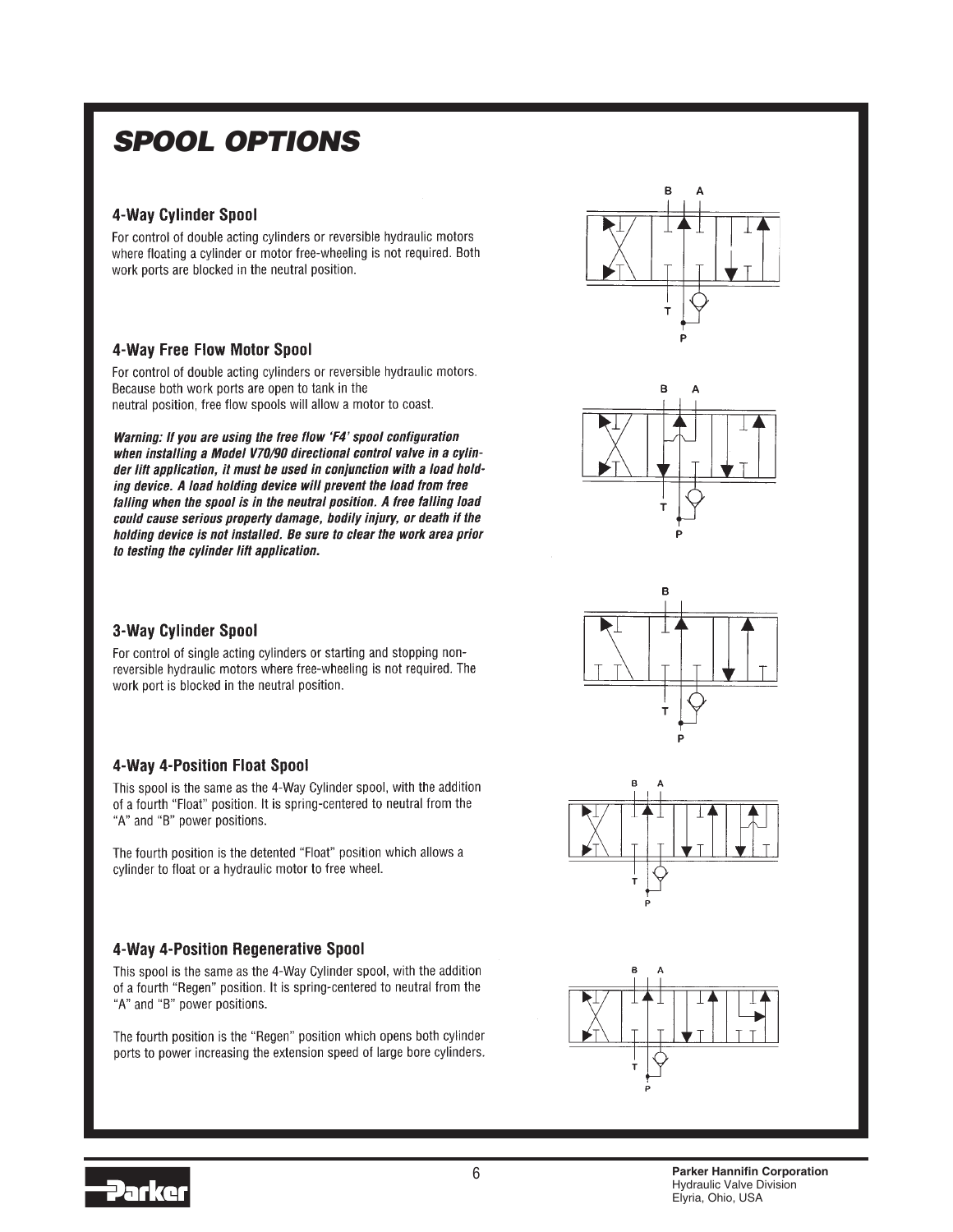## **SPOOL POSITIONERS**

#### **Spring Centering Positioner**

This option spring returns the valve spool to neutral from the "A" and "B" power positions when the handle is released.



This option "detents" the valve spool in neutral and the "A" and "B" power positions. There is no spring to return the valve spool to neutral. The valve spool will remain in the position in which it was manually placed when the handle is released.

Note: This option is NOT intended for use as a positive spool locking device against excessive external forces or machine vibration.

#### **4-Position Float Positioner**

This option is spring centered to neutral from the "A" and "B" power positions. The fourth position is the detented - float position.

#### **4-Position Regenerative Positioner**

This option is spring centered to neutral from the "A" and "B" power positions. The fourth position has an increased effort, or "feel" between "B" power and regeneration.

#### **Rotary Spool Actuator**

With this option, the positioning of the spool in the valve bore is controlled by rotating the spool. "A" and "B" power positions are at  $+/-90^{\circ}$ rotation from center, making 180° total rotation with a detent in neutral. There is no spring centering, so spool will stay in any position.

Since the standard handle assemblies do not allow rotary positioning. shifting the spool must be accomplished through direct connection to the spool by a mechanical linkage.



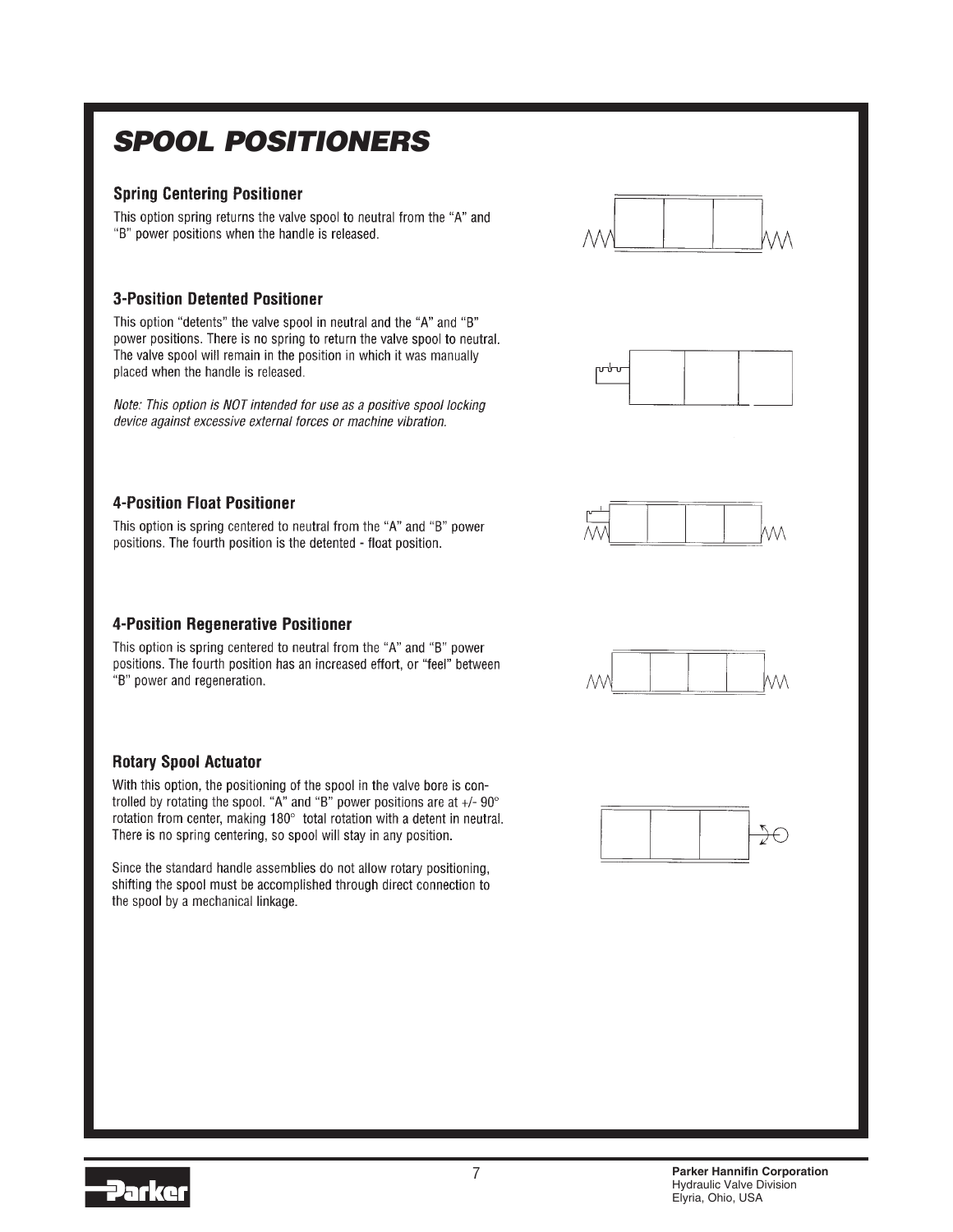### **SPOOL POSITIONERS**

#### **Hydraulic Remote Spool Positioner**

Hydraulic Remote spool actuators provide for remote hydraulic operation of two, three and four position V70/V90 valve sections.

A customer-supplied, hydraulic controller (Gresen Model HCJ, HCS or equivalent) will provide the pilot pressure for infinite spool positioning.

The hydraulic actuator has an optional external adjustment screw override. This override provides a means for emergency manual operation in the event of pilot pressure loss or will permit lowering a load with the pump shut down.

Hydraulic actuator pilot ports are SAE 6 straight thread. Pilot ports may be located at the top (std), bottom, or end (end not available with external override).



#### **Spool Actucatior Specifications**

Max. Pressure Rating...............750 PSI (51,8 bar) Pilot Press to Initiate Flow............. 60 PSI (4,1 bar) Pilot Pressure at Full Stroke.....220 PSI (15,2 bar) Pilot Flow.............2 to 4 GPM (7,5 to 15 liters/min)

#### **Hydraulic Remote Float/Regen Positioner**

Same as above actuator except designed for use with 4-position valves.



**Spool Actucatior Specifications** Max. Pressure Rating...............750 PSI (51,8 bar) Pilot Press to Initiate Flow.................60 PSI (4,1 bar) Pilot Pressure at Full Power.....220 PSI (15,2 bar) Pilot Pressure at Float/Regen...450 PSI (31,1 bar) Pilot Flow.............2 to 4 GPM (7,5 to 15 liters/min)

#### **Pneumatic Actuated Spool Actuator**

Pneumatic actuated spool actuators provide for remote pneumatic operation of three position valve sections. Four position float operation is not available.

A customer-supplied, pneumatic controller is required to provide the pilot pressure for spool positioning.

The exposed valve spool end my be used as a means for emergency manual operation in case of air pressure loss or will permit lowering a load with the pump shut down.



#### **Spool Actucatior Specifications**

| Max. Pressure Rating150 PSI (10,3 bar)                                                        |  |
|-----------------------------------------------------------------------------------------------|--|
| Min. Pressure Rating90 PSI (6,2 bar)                                                          |  |
|                                                                                               |  |
| Operating Temperature-20 $^{\circ}$ to +200 $^{\circ}$ F (-29 $^{\circ}$ to +93 $^{\circ}$ C) |  |
|                                                                                               |  |
|                                                                                               |  |

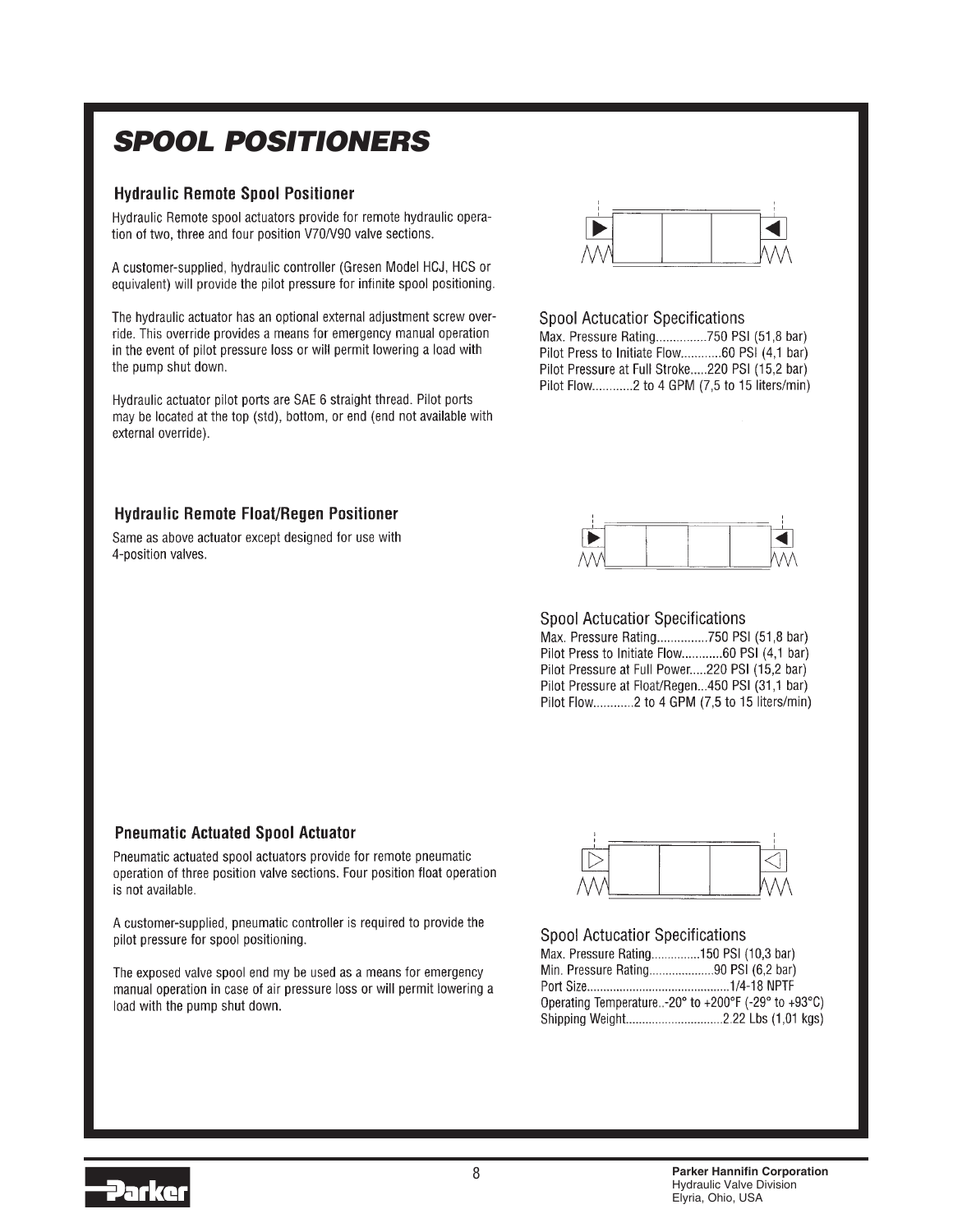

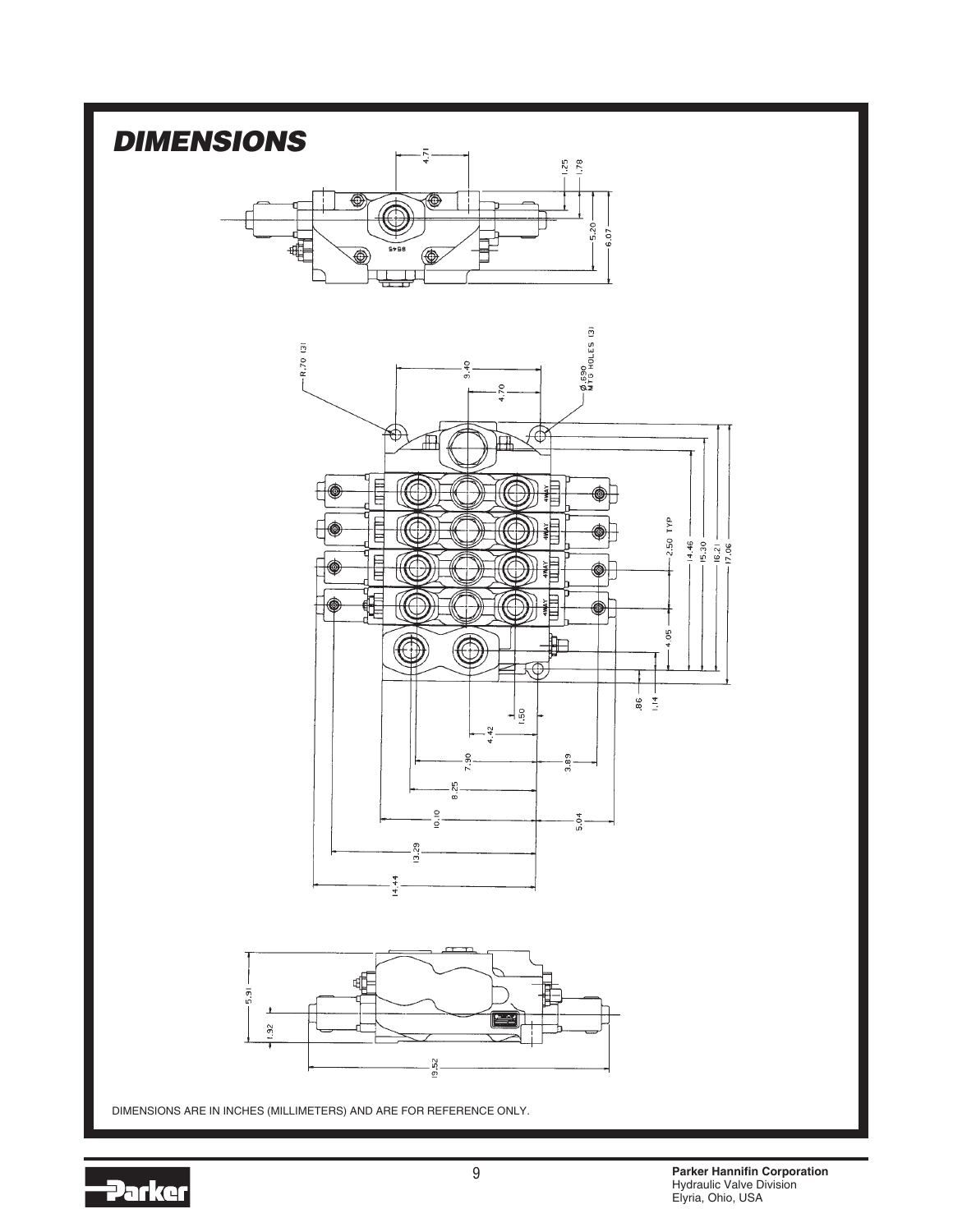|                                                                                               |                                    |                                                                       |                   |               |                             |                      |        | DILECTIONAL COMPANY AND COMPANY LONG |                                                                                                             |                     | PAGE                                      |                  | $\sigma$                   |  |
|-----------------------------------------------------------------------------------------------|------------------------------------|-----------------------------------------------------------------------|-------------------|---------------|-----------------------------|----------------------|--------|--------------------------------------|-------------------------------------------------------------------------------------------------------------|---------------------|-------------------------------------------|------------------|----------------------------|--|
| LEFT COVER                                                                                    |                                    | CENTER SECTIONS                                                       | $\overline{\ast}$ | 艺术            | $\boldsymbol{\mathfrak{P}}$ | $\boldsymbol{z}$     | 45     | $\pmb{\ast}$                         | #7                                                                                                          | $\boldsymbol{\ast}$ |                                           | RIGHT COVER      |                            |  |
| HOUSING NO.                                                                                   |                                    | HOUSING NO.                                                           |                   |               |                             |                      |        |                                      |                                                                                                             |                     | HOUSING NO.                               |                  |                            |  |
| PORT SIZE<br>PORT LOCATION                                                                    |                                    | PARALLEL                                                              |                   | □             | $\Box$                      |                      | □      | 0                                    |                                                                                                             | □                   | ountr                                     | $\Box$           | <b>OUTLET</b><br>PORT SIZE |  |
| $\boldsymbol{\underline{z}}$                                                                  | <b>CIRCULL</b>                     | <b>TANDEM</b>                                                         |                   | $\Box$        | $\Box$                      | $\Box$ $\Box$        | $\Box$ | $\Box$                               |                                                                                                             | $\Box$              | TURN AROUND                               | $\Box$           |                            |  |
| $\overline{5}$                                                                                |                                    | <b>SERIES</b>                                                         | 0000              | $\Box$ $\Box$ | $\Box$                      | $\Box$               | $\Box$ | $\square$ $\square$                  | 0000                                                                                                        | $\Box$ $\Box$       | POWER BEYOND                              | $\Box$           |                            |  |
|                                                                                               |                                    | LOAD SENSE                                                            |                   |               | $\Box$                      | $\Box$               | $\Box$ |                                      |                                                                                                             |                     | CLOSED CENTER                             | $\Box$           |                            |  |
|                                                                                               |                                    | 3-Way (Handle End Work Port<br>is Plugged as Standard)                | $\Box$            | $\Box$        | $\Box$                      | □                    | □      |                                      | $\Box$                                                                                                      |                     | CONVERSION PLUG                           | $\Box$           | POWER BEYOND<br>PORT SIZE  |  |
|                                                                                               |                                    | 4-Way                                                                 | $\Box$            | $\Box$        | $\Box$                      |                      | $\Box$ | $\Box$ $\Box$                        |                                                                                                             | $\Box$              | LOAD SENSE                                | $\Box$           |                            |  |
|                                                                                               | <b>FOR EAL SECT.</b><br>CHECK ONE  | 4-Way Float (K)                                                       | $\Box$ $\Box$     | $\Box$        | $\Box$                      | $\Box$ $\Box$ $\Box$ | □      | $\Box$ $\Box$                        | $\begin{array}{c} \square \hspace{0.1cm} \square \hspace{0.1cm} \square \hspace{0.1cm} \square \end{array}$ | $\Box$              | L.S. WBLEED-OFF                           | $\Box$           |                            |  |
| SAE4<br><b>XNPT</b><br>GAGE PORT PLUGGED                                                      |                                    |                                                                       |                   | $\Box$        | $\Box$                      |                      | $\Box$ |                                      |                                                                                                             | $\Box$              |                                           |                  |                            |  |
| SYSTEM OPERATES AT:                                                                           |                                    | Free-Flow (F)                                                         | $\Box$            | 10            | $\Box$ $\Box$               |                      | □      | $\Box$                               |                                                                                                             | $\Box$              |                                           |                  |                            |  |
| PSI Max.<br>G.P.M. Max                                                                        |                                    | 3-Position Detent (D)                                                 | D                 | $\Box$        |                             | □□                   | $\Box$ | $\Box$                               | $\Box$ $\Box$                                                                                               | $\Box$              |                                           |                  | MID-CONVERSION SECTION     |  |
| MAIN RELIEF INFORMATION                                                                       |                                    |                                                                       | $\Box$            | $\Box$        | $\Box$                      | □                    |        | $\Box$                               | $\Box$                                                                                                      | $\Box$              | SECTION #                                 |                  |                            |  |
| <b>Relief Model</b>                                                                           |                                    |                                                                       | $\Box$            | $\Box$        | $\Box$                      | □                    | $\Box$ | $\Box$                               | □                                                                                                           | $\Box$              | HOUSING #                                 |                  |                            |  |
|                                                                                               | <b>FEATURES</b><br><b>PEATURES</b> |                                                                       | □                 | □             | $\Box$                      | $\Box$               | □      | $\Box$                               | $\Box$                                                                                                      | $\Box$              | <b>SECTION</b><br>TYPE<br>MELIEF<br>MODEL |                  |                            |  |
| Ø<br>Set at                                                                                   |                                    |                                                                       | 0                 | □             | $\Box$                      | $\Box$               | □      | $\Box$                               | $\Box$                                                                                                      | □                   |                                           |                  |                            |  |
| $\Box$ Crack, or                                                                              |                                    |                                                                       | $\Box$            | $\Box$        | $\Box$                      | $\Box$               | □      | $\Box$                               | $\Box$                                                                                                      | $\Box$              | RELI <del>EF</del><br>SETTING             |                  |                            |  |
| GPM<br><b>D</b> Full Flow @                                                                   | ķ                                  | $\overline{\mathbf{a}}$<br>"B" WORK PORT SIZE<br>$\ddot{\phantom{a}}$ |                   |               |                             |                      |        |                                      |                                                                                                             |                     | PORT SIZE                                 |                  |                            |  |
| $\Box$<br>No Relief (NR)                                                                      |                                    | Work Port Relief<br>[Specify Model]                                   |                   |               |                             |                      |        |                                      |                                                                                                             |                     |                                           |                  |                            |  |
| HANDLE END INFORMATION                                                                        | "B" TROP NAOW                      |                                                                       |                   |               |                             |                      |        |                                      |                                                                                                             |                     | $\mathbf \Omega$                          |                  |                            |  |
| $\Box$<br>A PORT END                                                                          |                                    | Setting (PSI) at<br>Full Flow or Crack                                |                   |               |                             |                      |        |                                      |                                                                                                             |                     | $\circ$                                   |                  |                            |  |
| <b>POSITION</b>                                                                               |                                    | Anti-Cavitation Check                                                 |                   |               |                             |                      |        |                                      |                                                                                                             |                     | ø                                         |                  |                            |  |
| $\Box$<br>B PORT END                                                                          |                                    |                                                                       |                   |               |                             |                      |        |                                      |                                                                                                             |                     | $\prec$                                   |                  |                            |  |
| $\Box$<br><b>Handle P/N</b>                                                                   |                                    | Work Port Relief<br>[Specify Model]                                   |                   |               |                             |                      |        |                                      |                                                                                                             |                     | DATE<br>ğ                                 | <b>AUTHORITY</b> |                            |  |
| $\Box$<br><b>Bracket P/N</b>                                                                  | "A" TROA XAOW                      | Setting (PSI) at<br>Full Flow or Crack                                |                   |               |                             |                      |        |                                      |                                                                                                             |                     | ORIG. BY:                                 |                  | DATE:                      |  |
| $\Box$<br><b>Spool Boots</b>                                                                  |                                    | Anti-Cavitation Check                                                 |                   |               |                             |                      |        |                                      |                                                                                                             |                     | 6                                         |                  | 동화                         |  |
|                                                                                               |                                    |                                                                       |                   |               |                             |                      |        |                                      |                                                                                                             |                     | APPLICATION                               |                  |                            |  |
| BOWET                                                                                         |                                    | FUNCTION OF SECTION                                                   |                   |               |                             |                      |        |                                      |                                                                                                             |                     |                                           |                  |                            |  |
| đ,<br><b>WAIN RELEF</b>                                                                       |                                    | REMARKS:                                                              |                   |               |                             |                      |        |                                      | <b>I.D. PLATE</b><br>DATA                                                                                   |                     | CUSTOMER<br>PART NO.                      |                  |                            |  |
| $\odot$<br>$\overline{\circ}$<br>$\odot$                                                      |                                    |                                                                       |                   |               |                             |                      |        |                                      | MAX INLET PRESS                                                                                             |                     | CUSTOMER                                  |                  |                            |  |
| RIGHT<br>COVER<br>$\odot$<br>$\overline{\circ}$<br>$\overline{\odot}$<br><b>LEFT</b><br>COVER |                                    |                                                                       |                   |               |                             |                      |        |                                      |                                                                                                             |                     | ORDER<br>DESIGN                           |                  |                            |  |
| HANDLE<br>END<br>ミ<br>゚゚゚゚゠<br>노<br>MANN RELIEF U-J                                           |                                    |                                                                       |                   |               |                             |                      |        |                                      | MODEL NO.                                                                                                   |                     | $\mathbf{g}$                              |                  |                            |  |

DIRECTIONAL CONTROL VALVE ASSEMBLY FORM

-Parker

**Parker Hannifin Corporation** Hydraulic Valve Division Elyria, Ohio, USA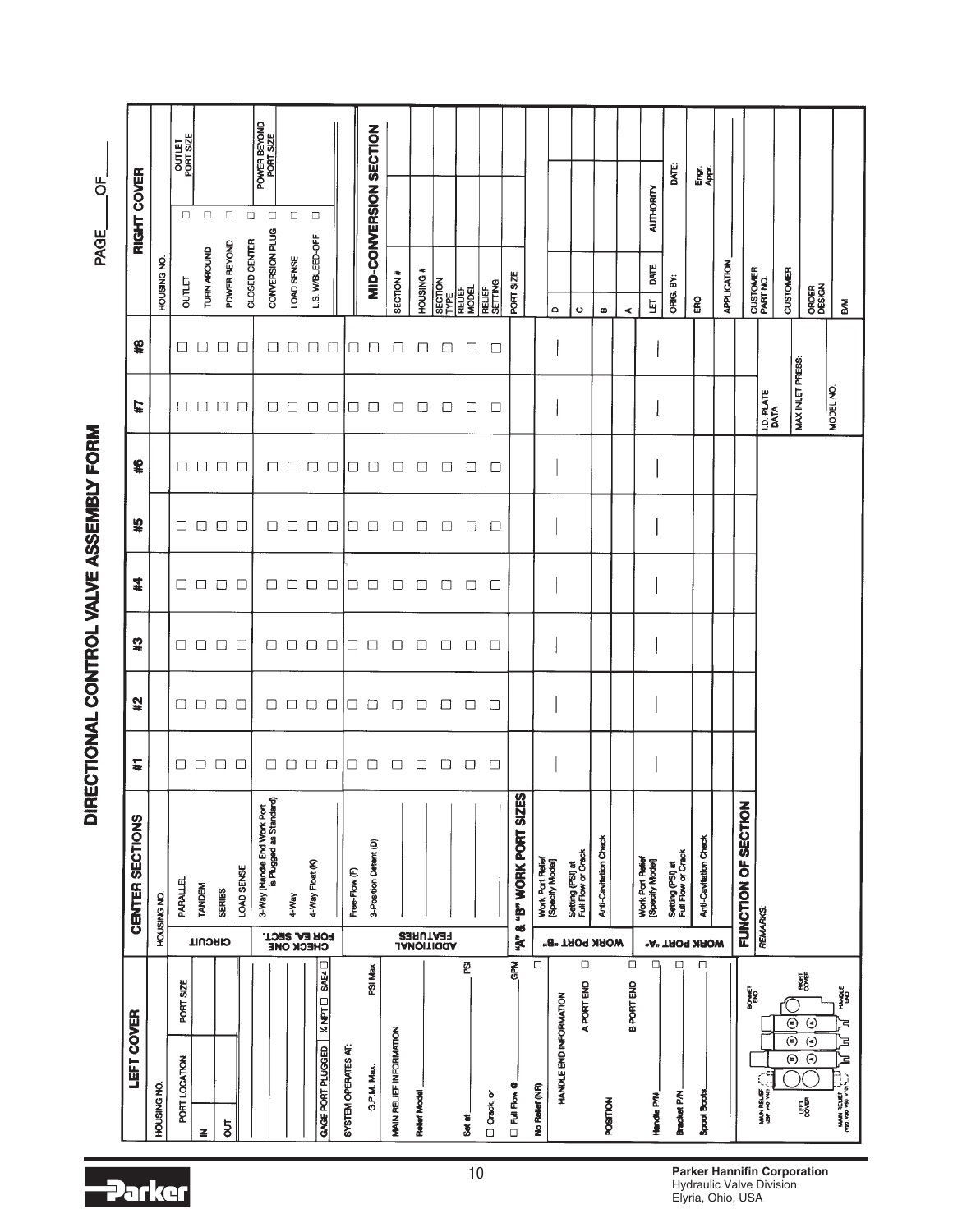### **ORDERING CODE**

| <b>Options</b>                                                                                                                                                                                                                   | Code<br>Symbol                              |
|----------------------------------------------------------------------------------------------------------------------------------------------------------------------------------------------------------------------------------|---------------------------------------------|
| No. 8565 Inlet Cover Options<br>Top or End Inlet Ports<br>Top or End Outlet Ports<br>Machined for Inlet Relief (std)<br>Gauge Port<br>Low Pressure Regen                                                                         |                                             |
| <b>No. 8545 Outlet Cover Options</b><br>Open Center (std)<br><b>Closed Center</b><br>Power Beyond<br><b>Turn Around</b>                                                                                                          | C<br>Ý                                      |
| <b>Work Section Options</b><br>No. 8566 Parallel Section<br>(3-Way, 4-Way, 4-Way Float)<br>No. 8567 Tandem Section<br>(3-Way, 4-Way, 4-Way Float)<br>No. 8939 Regenerative Section -<br>Parallel (4-Way Regen)                   | V70/V90P<br>V70/V90T                        |
| <b>Spool Variations</b><br>3-Way, 3-Position<br>3-Way, 3-Position, Free Flow<br>4-Way, 3-Position<br>4-Way, 3-Position, Free Flow<br>4-Way, 4-Position Float<br>4-Way, 4-Position, Regenerative                                  | 3<br>F <sub>3</sub><br>4<br>F4<br>K4<br>RG4 |
| <b>Spool Action Options</b><br>Spring Return To Neutral (std)<br>3-Position Detent<br>Detent Stop<br>4-Position Float<br><b>Rotary Positioner</b><br><b>Hydraulic Remote Spool Actuators</b><br>Pneumatic Remote Spool Actuators | D<br>K4<br>W<br>ΗR<br>PA                    |

| <b>Options</b>                         | Code<br><b>Symbol</b> |
|----------------------------------------|-----------------------|
| <b>Reliefs, Checks and Restrictors</b> |                       |
| Inlet and Work Port Relief, Adjustable | <b>RP70-A</b>         |
| Inlet and Work Port Relief, Non-Adj.   |                       |
| (Tamper Resistant)                     | <b>RP70-N</b>         |
| Combination Relief/Anti-Cav Check,     |                       |
| Adjustable                             | RP70A-AC              |

RP70N-AC

 ${\sf NR}$ 

**CVHA** 

CHHA

HB<sub>O</sub>

LCHA

 $\overline{a}$ LH<sub>0</sub>

 $\overline{a}$ 

Combination Relief/Anti-Cav Check, (Tamper Resistant)

**Handle and Handle End Options Complete Vertical Handle Assembly** 

Complete Horizontal Handle Assembly

Work Port Restrictor

Handle Bracket Only

Less Handle Only

Standard Spool Seal Retainer

Less Complete Handle Assembly

Protective Spool Boot Assembly

No Relief

### Parker